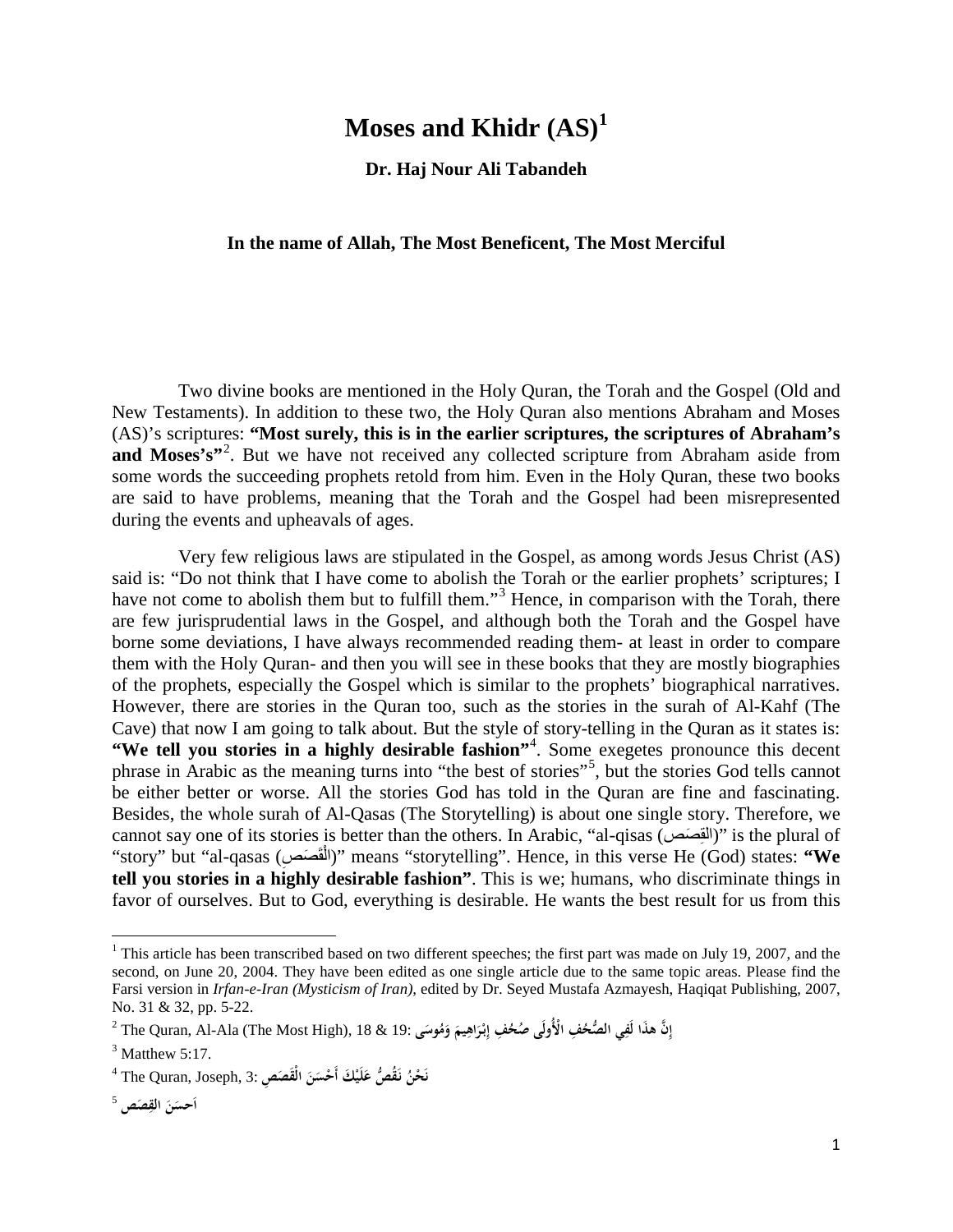story.

If you compare the stories in the Quran with the stories in the Torah and Gospel, you will see that the stories of the Quran are brief and abridged. God has maintained the theme and the spiritual abstract of each story to demonstrate that the purpose of storytelling in the Quran is not just telling stories but attracting attention to the inner self and the spiritual warnings, whereas the existing Torah and Gospel are totally composed of stories together with explanations and descriptions. There is no doubt that most of the religious laws of Moses (AS) had been stated in the Torah and, later on, other Jewish religious books such as Talmud were published which is a reference of Jewish religious laws. It would have been great if all words of Jesus and Moses (AS) had been mentioned in the Torah and Gospel, but unfortunately, many of their words were removed or distorted. In addition to other aspects, the Quran is better than these books also in this aspect. The Quran is the only divine book in which all the laws and orders of God and all the educational instructions of the Prophet are stipulated and have been protected and immune from any censorship and distortion. Of course, the Jews do not believe in the divinity of the Torah as we do in the Quran; as we believe the Quran is the very word of God, they believe the Torah is divine because it contains their prophet's words. Just like the Gospels as the Christians believe they were written by some humans but inspired by the Holy Spirit.

Many of the laws in the Torah were distorted, because it was not collected, written down and available for public- unlike the Quran. Moreover, it was kept hidden by rabbis and Jewish leaders and if other people wanted to know about the laws, they would have to ask them. It was a pretty normal thing but the questions and answers were not entirely based on truth and facts. Rabbis changed many laws to satisfy their own personal taste and desires. This way, this divine book was actually monopolized by a few certain people and the others were considered untrustworthy. Therefore, after the Jews had been attacked and after all the events they had gone through, the Torah was damaged as well, but later on, they found a chance to collect and edit it.

An example of imposing personal taste on the provisions of the Torah by rabbis is when a member of noble and aristocratic families had violated orders or a law of the Torah, rabbis would have mitigated the punishment of the offenders and at times, they would have completely changed the related law. For example, it is said that a woman and a man who belonged to Jewish royal families and also were both married committed adultery. The rabbis, on the one hand, were not willing to implement the harsh stoning penalty on them as it was stipulated in the Torah for this crime, and on the other hand, they did not want to acquire notorious reputation by disobeying the laws of the Torah. Hence, they said: "We are from Medina so we have to obey the government of Medina. Let us ask Muhammad who is the governor and whatever he says we will obey." The rabbis hoped that he would be lenient and let the adulterers go. So they went to ask the Prophet (PBUH). By the time, of the decent surah of Al-Maeda (The Table), some verses were revealed to him in relation to this case.<sup>[6](#page-1-0)</sup> So he said to them that God had sent them the Torah and in this case, He had issued the stoning penalty that they would have to decide in accordance with it<sup>[7](#page-1-1)</sup>. The rabbis did not want to disclose this law as they had kept it hidden, so they were not satisfied with this verdict. In the meanwhile, Muhammad (PBUH) had an impulse of afflatus that prompted him to assign Abdullah Bin Suriy'a who was one of the most reliable

l

<span id="page-1-0"></span><sup>6</sup> The Quran, Al-Maeda, 41-50: …… **ا نك ُ ُّأَيـه ُول َ ي ا َ َ َ ُ َّ الرس لا َ ْحز َ ي ِين َّذ ال**

<span id="page-1-1"></span> $<sup>7</sup>$  See the Torah, Deuteronomy, 22, for the stoning penalty</sup>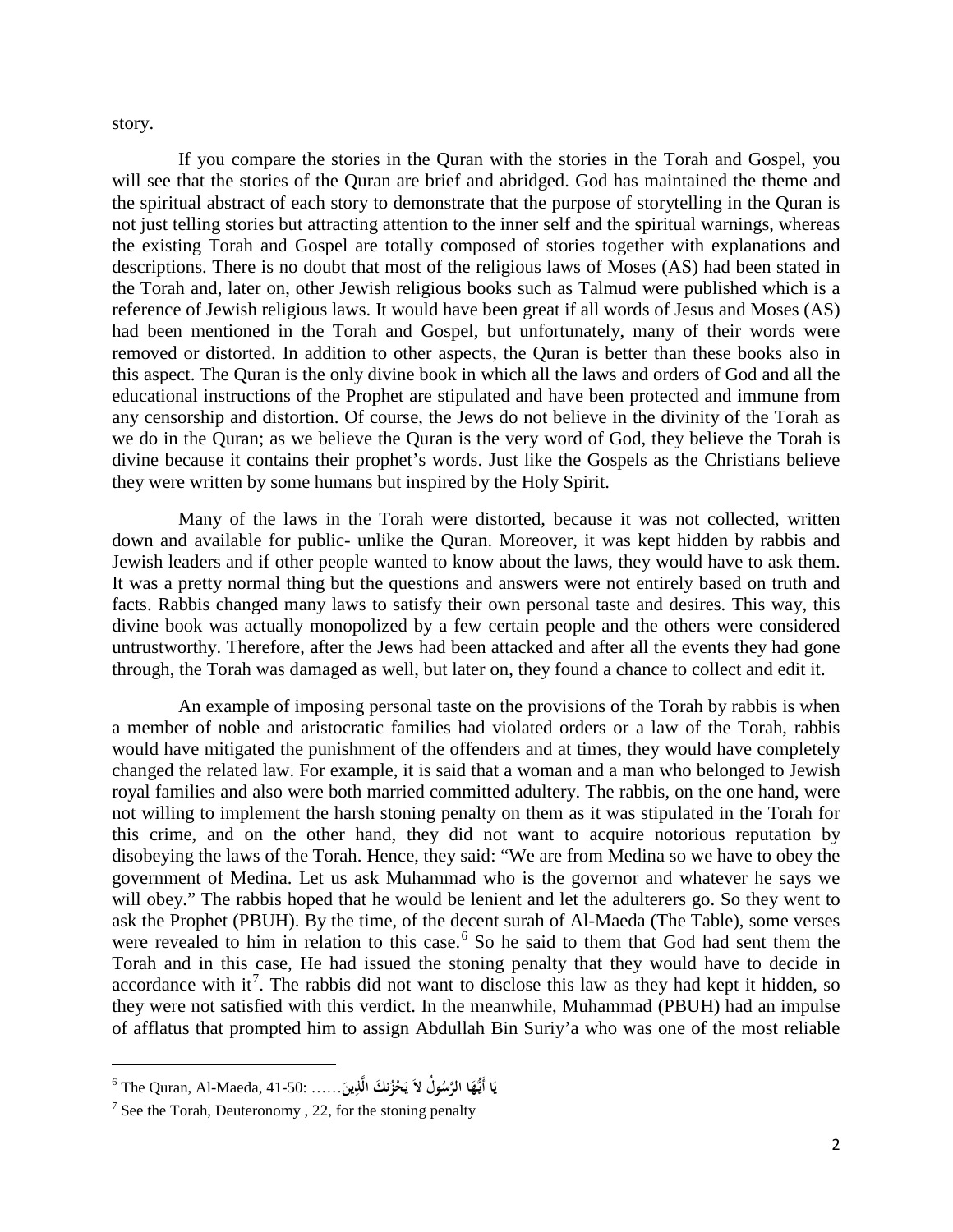rabbis as an arbitrator between him and them. The Prophet asked for Abdullah Bin Suriy'a and said to him: "I need you to swear to God, Moses and the Torah and tell me whether or not God has mentioned the stoning penalty for adultery in the Torah". Bin Suriy'a answered: "Yes, and I swear to God, if you had not wanted me to swear to God, Moses and his Torah, I would have not disclosed it to you and I would have kept this verdict hidden". So, when the Jews criticized Bin Suriy'a why he had revealed the law of the Torah, he said: "Muhammad wanted me to swear, and if I had not been afraid of telling lies and then of being punished by God, I would have not told the truth". $\rm ^8$  $\rm ^8$ 

This law was of the secrets that became disclosed. There were other secrets, too, that they did not reveal. Take for instance the stories of the fellows of Al Kahf (The Cave), Moses and Khidr (AS) and Dhul-Qarnayn mentioned in the surah of Al Kahf of which the rabbis and priests had been aware but the people had not, because they had been hidden just like other secrets. The reason of revealing the surah of Al Kahf, as the thinkers say, was because unbelievers of the Quraysh tribe sent a couple of agents to the rabbis and priests to learn about some questions to which the Prophet Muhammad could not reply in order to test him and see whether the subjects and ideas he talked about were from God or there were other people who taught him those things. So they told them: "Ask Muhammad about the stories of the fellows of Kahf, Moses, he who Moses was expected to follow, and he who traveled east and west of the world. If he answers in accordance with what we know, it will be obvious that he is right and God teaches him so, because we never tell anybody these secrets". Of course, it is widely known that there had not been any impulse of afflatus for 40 days and after this period, there came the surah of Al Kahf and the Prophet publicized and talked about all these three stories.<sup>[9](#page-2-1)</sup>

The point in this subject matter that may catch the attention from the very beginning is that there were other stories too, but why the rabbis and priests hid them? Perhaps, it was because each of these stories had mysteries that if they had been publicized, they would have provoked the Jews and Christians into criticizing and demonstrating against their religious leaders.

In the story of Kahf, some young men who were monotheists and belonged to royal families did not dare to express their own ideas because they lived in the time of a cruel king. In addition, they were sometimes forced to behave in contrast to their own beliefs and they did not know what to do. So they ran away and left all their governmental positions for the sake of God. This story would have caused people to criticize their Christian or Jewish leaders who had been obeying the heartless and cruel kingdom by the time. They might have said: "If the fellows of Kahf did the right thing, then why are you behaving otherwise?" From the viewpoint of mysticism, this story shows that if your life is at stake in where you live due to worshiping God, you have to either risk your life or to emigrate therefrom- as the Prophet (AS) and the Muslim Muhajirun did- but you shall never worship anything other than God. This emigration from one's self is the first milestone in the path toward Allah.

<span id="page-2-0"></span><sup>&</sup>lt;sup>8</sup> After this event, Abdullah Bin Suriy'a asked the Prophet a couple of questions and the Prophet replied to them all correctly. When Bin Suriy'a found answers to all his questions, he admitted the Prophet's authenticity and converted to Islam. Immediately, although the rabbis had known him as a knowledgeable man, they stated: "Mohammad has bribed Abdullah Bin Suriy'a too, and we cannot trust him anymore."

<span id="page-2-1"></span> $\mu$ <sup>9</sup> The fellows of Kahf, Moses and Khidr, and Dhul-Qarnayn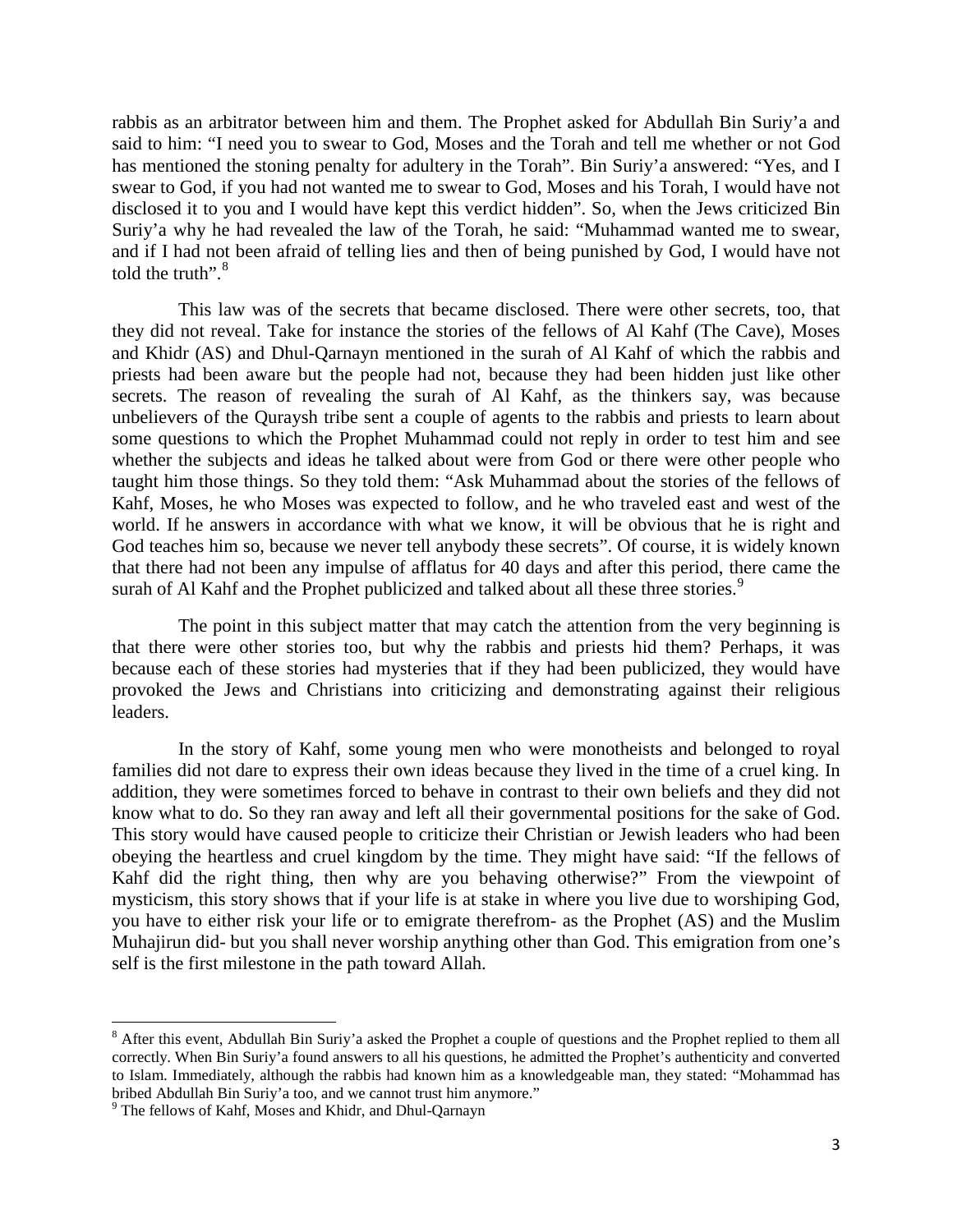The story of Moses and Khidr describes the next stage of this path. This step is the step of finding Khidr or the Teaching Master. The place to meet him is in Majma-ul-Bahrayn (The Confluence of the Two Seas), denoting someplace toward the materialistic life at one side, and toward the spiritual life at the other. He has dominance over the two seas. To follow Khidr, the follower should be spiritually faced toward God as well, and simultaneously, holding on to the human and materialistic aspect with which they live in this world. In Majma-ul-Bahrayn, Khidr will take your hand but he specifies a condition: in case you need to follow him and learn things, you should not criticize him and complain about anything. He teaches you that everything you see on the surface has a meaning in disguise that you are not aware of. If Khidr damages and scuttles a ship in the sea, this is better than a superficially healthy one that you would like:

> Should Khidr break the ship in the sea There are plenty of blessings in this, surely<sup>10</sup>

This story has shown to us that Moses could not be promoted by himself. Despite owning the religion, and the prophetical position, he was sent to someone else to be instructed so that he could be able to attain that transcendental rank. As a matter of fact, Khidr has no other duties other than teaching the travelers on the path of Allah (how to move on). This story unfolds that Sharia (religious laws) and Tariqa (tasawuf/mysticism/sufism) must be practiced simultaneously. God tells our Prophet the same thing: **"You are only a warner, and beware there is a guide for every tribe (every generation)** $^{(n)}$ **<sup>11</sup>. By the time, in addition to the role of** warning, the Prophet had the role of a guide, as the following Imams after His Holiness did.

But Jewish laws were so strict and austere, and the Jews were so drawn into the Sharia superficially and skin-deeply that were distracted from Tariqa which is the real meaning and the spirit of the divine laws. This story pointed out that there had been Tariqa too, beyond the Sharia that they were practicing, meaning even Moses had to have a teacher too; a spiritual teacher. Tariqa is the cicerone. The rabbis did not want the people to find it out because in that case, what Jesus said about their words and actions- totally based on a skin-deep and superficial religion; Sharia without the spirit of Tariqa,- would come true.

The story of Dhul-Qarnayn was also the same. He, too, served the people on the will of God, such as fortifying a rampart against the invasion of Gog and Magog. He labored and worked hard all the time. Perhaps this very factotum-like manner would be an excuse in favor of people to criticize their religious leaders why they did not behave like Dhul-Qarnayn and why they did not set their main goal to serve the creatures of God. From the mysticism viewpoint, the story of Dhul-Qarnayn talks about the third stage of God's path in which God grants His guardian the inherent dominance and kingdom, as He established Dhul-Qarnayn in the east and west of the world and moved him to and from east and west and taught him the ways. He states in the Quran: **"Surely, We established his power in the land for him and granted him the**  way to access all things, so he followed the way (that Allah showed)".<sup>12</sup>

Due to these reasons, they had kept these three stories hidden from people and the

<sup>&</sup>lt;sup>10</sup> Masnavi-I Ma'navi, Book I, 237, corrected by Towfiq Sobhani, Rozaneh Publishing, 1999:

گر خضر در بحر كشتي را شكست صد درستي در شكست خضر هست

انَّمَا أَنتَ مُنْذِرٌ وَلِكُلِّ قَوْمٍ هَادٍ :7, The Quran, Al-Rad (The Thunder), 7 **ِل َ َ**

إِنَّا مَكَّنَّا لَهُ فِي الْأَرْضِ وَآتَيْنَاهُ مِن كُلِّ شَيْءٍ سَبَبًا فَأَتْبَعَ سَبَبًا .85-84 The Quran, Al-Kahf (The Cave), 84-85 **َ َ ًٍ َ َ**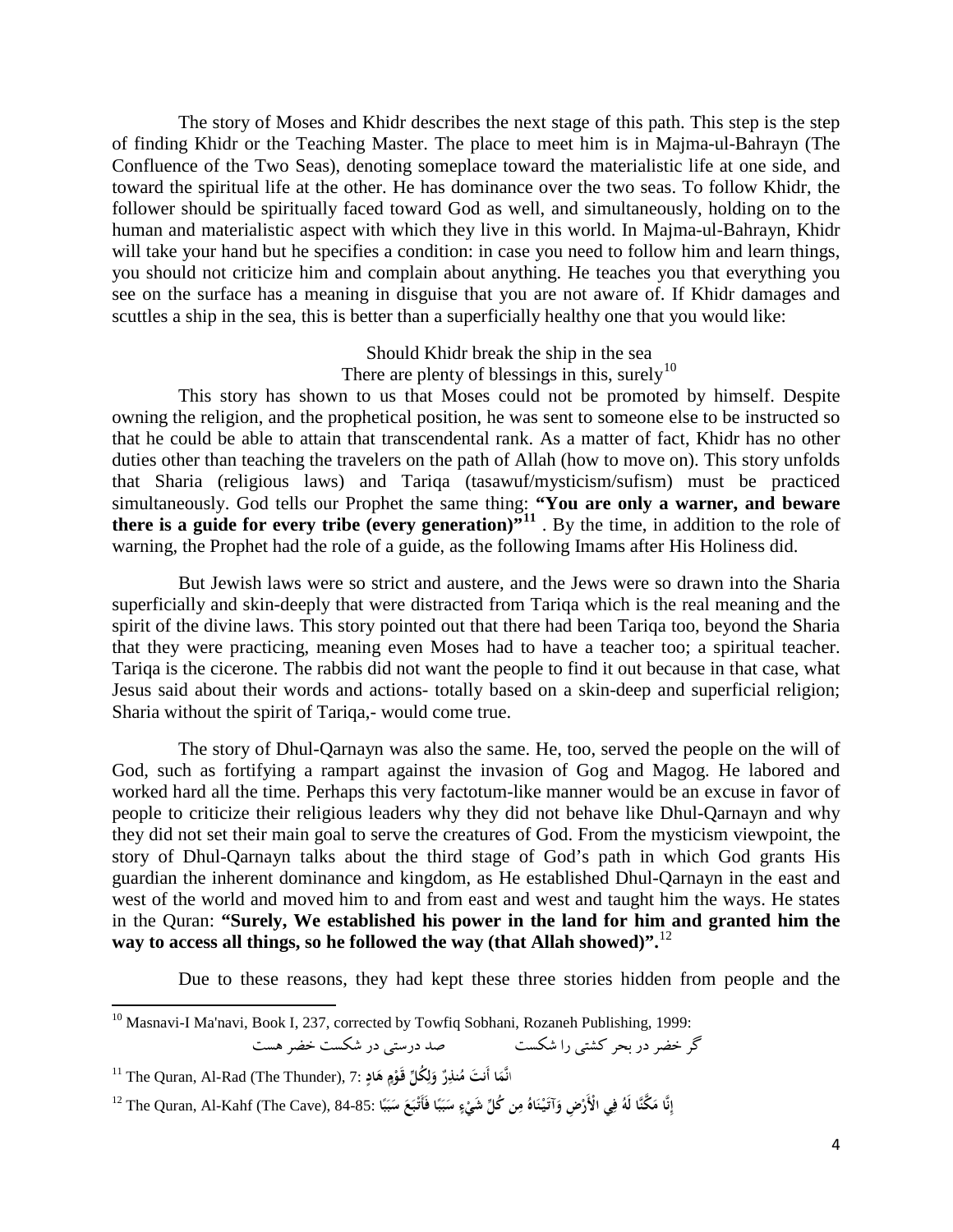Prophet revealed these very stories to people. Even now they are not mentioned in the existing Holy Bible. But the story of fellows of Kahf is mentioned in the other Christianity references. To protect their selfish interests, they hid these stories. They, especially the rabbis, protected their own interests rather than practicing and enforcing the divine decree; their own interests and not necessarily in favor of the Jewish tribe. That is they cared only for their own power and superiority. If they had guarded the interests of the Jewish tribe, the Jewish tribe would not have been subjected to these attacks and problems, so to speak.

However, as I have said earlier, the existing Torah and Gospels have been respected by Muslims, first, because these books are in the names of the prophets we approve of. Second, they were written by those in whom the prophet of that time trusted. Obviously, the authors never claimed that they spoke or wrote in behalf of God, or that these words were revealed to Jesus by God, because it is obvious that they are narratives.

\*\*\*

Here, among these three stories, we will pay more attention to the story of Moses and Khidr. Of the verses in the Quran which have mentioned the necessity of mysticism (Tariqa) and its conditions in detail are verses relating to Moses and someone- **"...one among our**  servants...<sup>"13</sup>- who is Khidr, in the opinion of the exegetes. There is a consensus among Muslims that words in the Quran must not be disarranged, even for a single conjunction. There are many verses in which if a single letter is interchanged by another, apparently there will be no or a slight difference in the meaning, but no one is permitted to do so, such as substituting a single conjunction (و) with another ( $\epsilon$ ). If they do, they have insulted the Islam intentionally or unintentionally. Therefore, in these stories and also other ones in the Quran, every single word and letter must be taken into consideration, as nothing is useless and of no account. About the spokesperson of this divine word, meaning the Prophet (PBUH), the Quran says: **"He speaks not out of his desire, but he speaks whatever is revealed to him by the afflatus"<sup>14</sup>. As Mevlana** says:

> Although the Quran is from the Prophet's mouth He who believes not it is by God is impious<sup>15</sup>

Some people at the moment behave like the rabbis and are not willing to tell the mystical truth of this story due to some reasons. Therefore, they make the spiritual point and the mysticism of this important story unimportant and they simply ignore it.

All of you know the story in detail but I am reminding some noticeable points in brief:

Majority believes that the "Moses" mentioned in this story is Moses the Prophet. Once, Moses (AS) said to a righteous man who was accompanying him: I am assigned by God to go to Majma-ul-Bahrayn (The Confluence of the Two Seas) to meet a servant of God. This way, he

 $\overline{\phantom{a}}$ 

```
گرچه قرآن از لب پيغمبر است هر كه گويد حق نگفته كافر است
```
<sup>13</sup> The Quran, Al-Kahf (The Cave), 65: **داً ْ ب ا ْ ع ِّمن ن َاد ب ع َ َ ِِ**

وَمَا يَنطِقُ عَنِ الْهَوَى إِنْ هُوَ إِلَّا وَحْيٌ يُوحَى :4-5. The Quran, An-Najm (The Star), 4-5-<br>-**َ ِ**

<sup>&</sup>lt;sup>15</sup> The Masnavi-i Ma'navi of Jalal al-Din Muhammad Balkhi (Mevlana), book 4, 2112: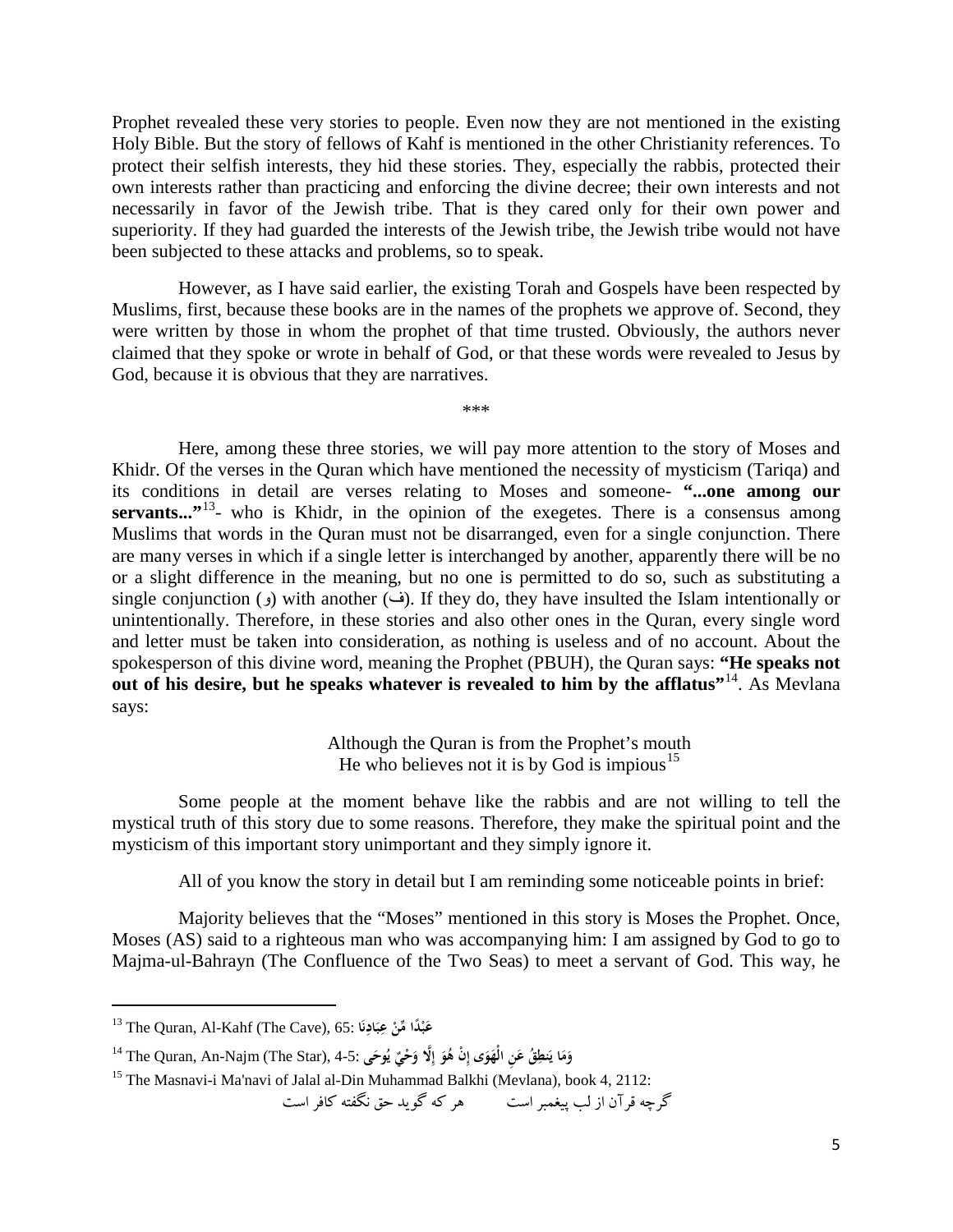took that righteous man with him. The exegetes believe this man to be Joshua, son of Nun; a disciple to Moses (AS) who became his successor later on. In this story he is entitled "the righteous man". Also in the story of Kahf, the fellows are entitled as plural "the righteous men": **"Indeed, they were some righteous men who believed in their Lord"[16](#page-5-0)**. In Islam, Ali (AS), too, has been entitled "**There is no righteous man like Ali, there is no sword like Zulfiqar**"[17](#page-5-1). All these can be as evidence to see who the real chivalrous and righteous man is. Anyway, Joshua went with him and they took some food which was dried fish. After they had traveled a long distance, Moses (AS) said to the righteous man (Joshua): "let us eat the food as we are tired and hungry." Joshua apologized and answered: "While we were sitting on a rock on the way, I forgot about the fish, and Satan caused me this forgetfulness, also, the fish revived miraculously and jumped into the sea".<sup>[18](#page-5-2)</sup> Moses said: "We must go back to that place quickly because it was there I was looking for".<sup>[19](#page-5-3)</sup> When they got back there, they met Khidr.<sup>[20](#page-5-4)</sup> Then Moses asked Khidr to let him accompany and follow him.<sup>[21](#page-5-5)</sup> Khidr accepted him on some conditions.<sup>[22](#page-5-6)</sup> Moses went with Khidr and after this point, the righteous man (Joshua) has not been mentioned in the Quran. Khidr scuttled a boat somewhere on the sea. Moses protested. Later on, Khidr explained:  $I^{23}$  $I^{23}$  $I^{23}$ decided to damage the boat so that the cruel enforcer could not confiscate it on the sea:

> To release it from the tyrant Khidr broke down the ship

Be broken, for the broken will be saved Be in need (of God), when in need, it is safe<sup>[24](#page-5-8)</sup>

Then they encountered a child, Khidr killed him. When Moses questioned, Khidr explained later: "That child was an evil one who would cause his righteous parents to take the blasphemers' way. We<sup>[25](#page-5-9)</sup> decided to kill and annihilate him and God will grant the parents a righteous child instead". Here, Khidr stressed "*We decided*", whereas previously he had said "*I* decided". So they moved on until they happened to see a broken wall. Khidr fixed the wall

<span id="page-5-0"></span><sup>16</sup> The Quran, Al-Kahf (The Cave), 13: **ْ ُم نـه ٌ َِّ َ إ ة ْي ُ <sup>ف</sup> وا ِتـ ن َ آم بِِّهم َ ِر ب** 

<span id="page-5-1"></span>**ّ ذوالفقار ّ لا فتی الا** <sup>17</sup> **علی لا سيف الا**

 $\overline{\phantom{a}}$ 

<span id="page-5-2"></span>إِذْ أَوَيْنَا إِلَى الصَّخْرَةِ فَإِنِّي نَسِيتُ الْحُوتَ وَمَا أَنسَانِيهُ إِلَّا الشَّيْطَانُ أَنْ أَذْكُرَهُ وَاتَّحَذَ سَبِيلَهُ فِي 18 The Quran, Al-Kahf (The Cave), 63: هَا **ْ َ** الْبَحْرِ عَجَبًا **َ**

<span id="page-5-3"></span>قَالَ ذَلِكَ مَا كُنَّا نَبْغِ فَارْتَدًّا عَلَى آثَارِهِمَا قَصَصًا :64. The Quran, Al-Kahf (The Cave), 64 °ا **ت**

<span id="page-5-4"></span><sup>20</sup> The Quran, Al-Kahf (The Cave), 65: **داَ َ ْ ًد َفـو ا َج َب ا ْ ع ِّمن ن َاد ب ع َ ِِ**

<span id="page-5-5"></span><sup>21</sup> The Quran, Al-Kahf (The Cave), 66: فَالَ مَكْمَتِ مِمَّا غُلِّمْتَ رُشْدًا)<br>~~ **َ**

<span id="page-5-6"></span><sup>22</sup> The Quran, Al-Kahf (The Cave), 70: (**He said: If you want to follow me, then do not question me about**  قَالَ فَإِنِ اتَّبَعْتَنِي فَلَا تَسْأَلْنِي عَن شَيْءٍ حَتَّى أُحْدِثَ لَكَ مِنْهُ ذِكْرًا (anything until I myself speak to you about it **َ ْ ِ**

<span id="page-5-7"></span><sup>23</sup> The Quran, Al-Kahf (The Cave), 79: فَأَرَدتُّ أَنْ أَعِيبَهَا وَ<sup>23</sup> The Quran, Al-Kahf (The Cave), 79: تَ **َ ٍ**

<span id="page-5-8"></span><sup>24</sup> The Masnavi-i Ma'navi of Jalal al-Din Muhammad Balkhi (Mevlana), book 4, 2756-2757:

خضر كشتي را براي آن شكست تا تواند كشتي از فجار رست چون شكسته مي رهد، اشكسته شو امن در فقر است اندر فقر رو

<span id="page-5-9"></span>فَأَرَدْنَا أَنْ يُبْدِلَهُمَا رَبُّهُمَا خَيْرًا مِّنْهُ زَكَاةً وَأَقْرَبَ رُحْمًا :81 The Quran, Al-Kahf (The Cave), 81 **ُ ِ**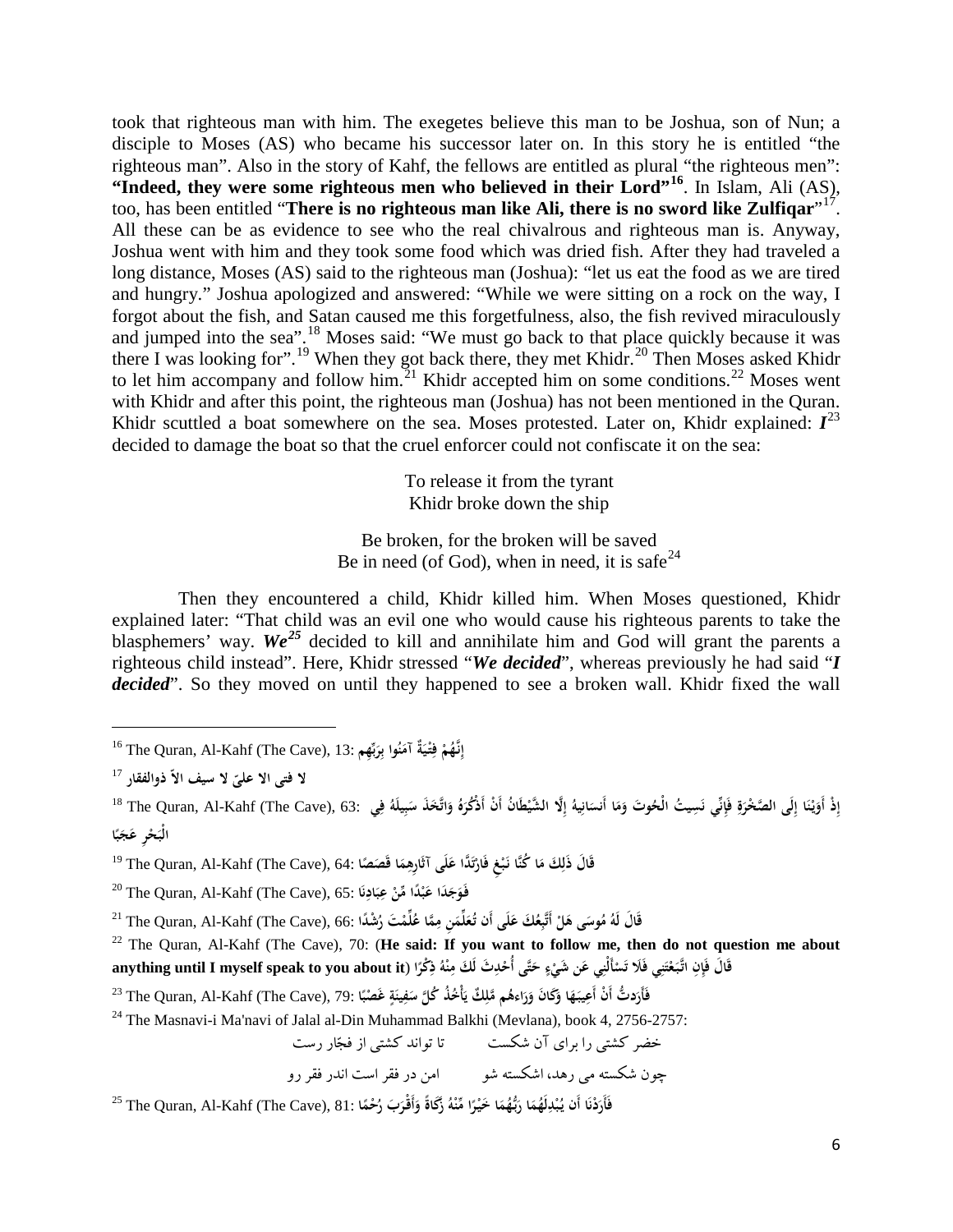without asking for a wage and later he explained about this act: "*God decided*<sup>[26](#page-6-0)</sup> to maintain that wall because it belonged to two little orphans and there was a treasure hidden under it. The will of God has been exerted to protect the treasure until they become adults. That was why I fixed it."

The story indicates that even prophets were not exempted from practicing and they were trying to improve spiritually. The difference is, God orders them directly. Therefore, God directly ordered Moses: "Go to Majma-ul-Bahrayn to meet a servant of Ours. Follow him and learn from him". But God does not speak to us directly. He tells our Prophet to say to his people: "**You are only a warner, and beware that there is a guide for every generation**"[27](#page-6-1), you give them warning; you people should find your own guide. Who is the guide and what are his characteristics? The guide must have the characteristics God has told about Khidr. First, "**a**  servant of *Ours*<sup>"28</sup>, and he confesses to serving God. Second, ".... whom *We* had taught **knowledge from** *Ourselves*"[29,](#page-6-3) he has learned knowledge that God has granted him, not the worldly sciences. Of course, there is no doubt that the worldly sciences are useful for living but there is another science which is above all. Sheikh Najmuddin Kubra has been entitled "The Manufacturer of Saints" in mysticism. It has been said that only 12 men were initiated by him and due to his attractiveness, power and spiritual training, they achieved perfection in a short while and were assigned by Sheikh to guide people. It means, after the initiation, all the 12 men traveled spiritually and found the true knowledge. Therefore, this science cannot be worldly because one cannot learn worldly sciences in a short time, quite the contrary; they have to practice and struggle for a long time. But if God wills **"…. whom We had taught knowledge from Ourselves"**, He will grant that true knowledge in a moment. Of other characteristics of the guide is that we have to find him in Majma-ul-Bahrayn. Majma-ul-Bahrayn means the confluence of worldly and otherworldly essences, the materialistic life and the spiritual life. One might reach the highest ranks and become complete but might not be able to complete anyone else. The guide must be aware of both the surface and the depth of perceptions. One of the manifestations of the surface is Sharia which is necessary for all the incomplete and the complete practitioners to be familiar with and put it into practice.

Another point in this story is Joshua's forgetting to tell Moses (AS) about reviving the fish. The secret is, on his inner path, Joshua had not reached a position to be able to serve Moses and did not deserve to accompany him, so he forgot about the fish reviving. Besides, Joshua did not know that a characteristic of that servant is that he is located in Majma-ul-Bahrayn and it is the confluence of the two seas, one is the sea of life and the other is the sea of non-existence and death. These two never mingle but in Majma-ul-Bahrayn. Here, the fish can go back from the sea of non-existence and death to the sea of life (because it had been dead). Without any doubt, the fish here is the symbol or the secret of the follower's heart which had been dead before meeting Khidr and when it is provided with the guidance of Khidr, it will come alive and revive. In this story, the dead fish and its reviving matter is told symbolically and mysteriously. Take what the Quran states for instance: **"Acknowledge Allah and his messenger when they call on you to** 

 $\overline{\phantom{a}}$ 

<span id="page-6-0"></span>فَأَرَادَ رَبُّكَ أَنْ يَبْلُغَا أَشُدَّهُمَا وَيَسْتَخْرِجَا كَنزَهُمَا :82 The Quran, Al-Kahf (The Cave), 82 **َ ْ ي**

<span id="page-6-1"></span><sup>27</sup> The Quran, Al-Rad (The Thunder), 7: **ا نَّم أَنت ٌ إ ِر َ ُنذ ُك ِّل م و ْم ٍ َقـو َاد ه َ ِ ِل َ ٍ**

<span id="page-6-2"></span><sup>28</sup> The Quran, Al-Kahf (The Cave), 65: **داً ْ َب ِّمن ن ْ ع َاد ب ع ا ِ ِ**

<span id="page-6-3"></span><sup>29</sup> The Quran, Al-Kahf (The Cave), 65: **ُ َاه ْن َّم ُد <sup>م</sup> نَّا ِ <sup>ع</sup> <sup>ن</sup> َل ً <sup>ل</sup> <sup>ا</sup> َّ ِلْم ع**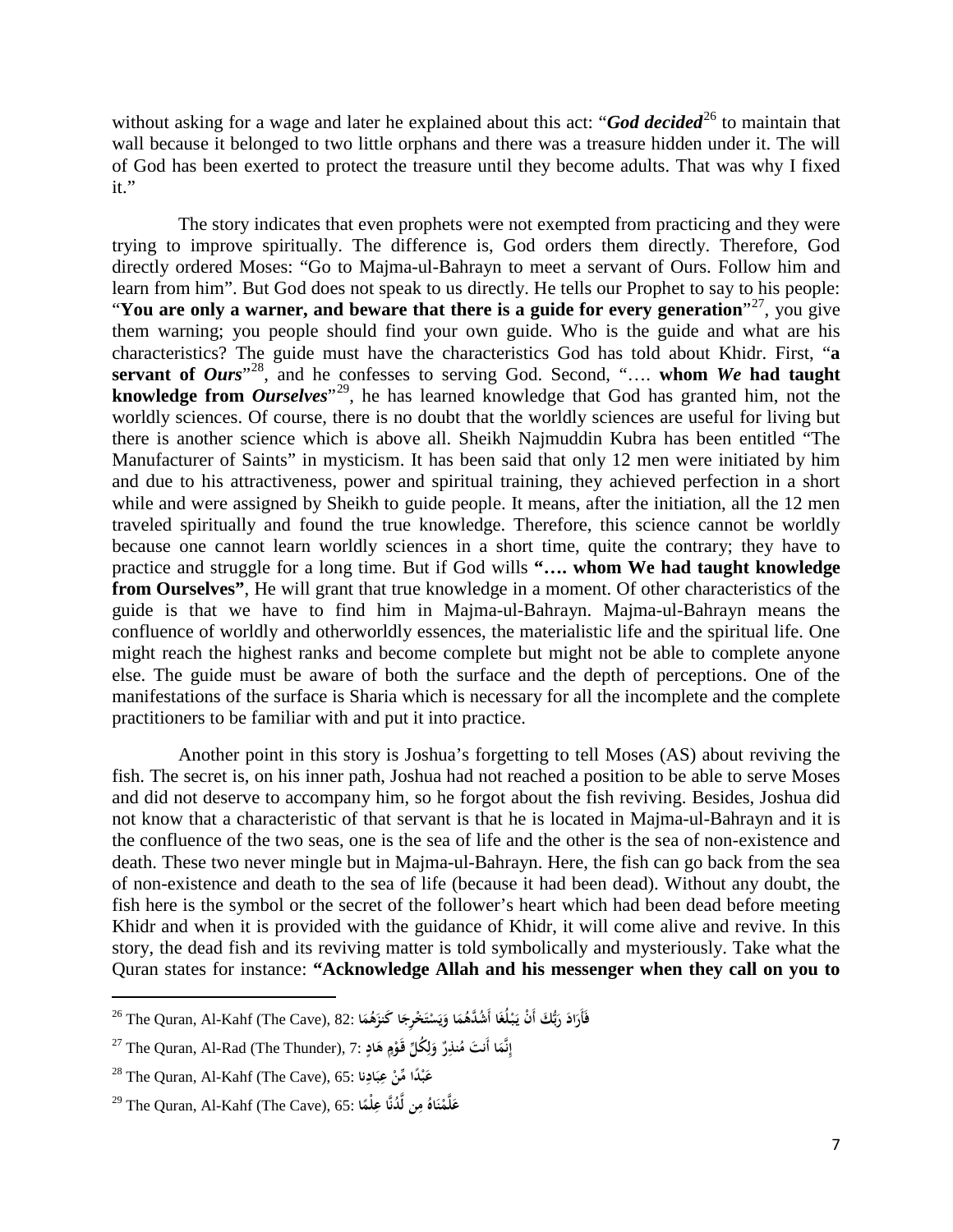**that which gives you life"**. [30](#page-7-0) Apparently we are bodily alive, but heeding this divine call makes us alive spiritually. Because of this, the fish came back to life. About Saint Simon Peter; the successor of Jesus (AS), and his brother Andrew; who also was an apostle, it is told in the Gospel that when Jesus first met them while they were fishing in The Sea of Galilee<sup>[31](#page-7-1)</sup>. He said to them: "Follow me so I will make you hunters of people". What Jesus meant was people's hearts. Jesus (AS) made two spiritual fishermen out of the two simple fishermen so they could revive the hearts of those in need of God.<sup>[32](#page-7-2)</sup>

Joshua did not know what the purpose of that journey was. He just served Moses and whatever Moses ordered he obeyed. For this reason, he deserved to accompany Moses until the place where he forgot the fish and left it. When they came back and Moses followed Khidr, Joshua did not go with them any longer and the Quran mentions only Moses and Khidr from this point. On his spiritual path, Joshua went as far as he found out that Majma-ul-Bahrayn was where Khidr was (is) staying at and could (can) revive the dead, and that is Khidr the Guide. Thereafter, Joshua did not have the capability to go further as the ranks are different in the spiritual path. For example, in weightlifting, one can lift weights as heavy as his ability allows. Prophets have different capability levels as well; such as what Khidr says to Moses at the end of this spiritual journey: **"He said: This shall be separation between me and you; now I will**  inform you of the significance of that with which you could not have patience"<sup>33</sup>. But our Prophet achieved the rank in which when Gabriel accompanied and ushered him in the Ascension and showed him the heavens, they reached someplace where Gabriel pointed out to the Prophet: "Take this way". The Prophet asked: "Why are not you going with me?" Gabriel answered: "If I take one step further, my wings and feathers will blaze":<sup>34</sup>

> Should I transgress by a strand of hair Light of epiphany burns my entire feather<sup>35</sup>

This story indicates that the Prophet's mental and spiritual power is higher than that of Gabriel's; the archangel who assisted all prophets and was also revealed to them. Moses (AS) had the capability to accompany Khidr but Joshua did not. However, it was earlier mentioned that in spite of all the efforts Moses (AS) had made, he could not be patient until the end of the journey and Khidr said to Moses (AS): "**This shall be separation between me and you".**  Accordingly, Joshua could not persist in the journey in the first place. Therefore, it is unclear what happened to Joshua after this point; nothing heard from him. For this reason, he (Joshua) remembered the fish revived after they had passed Majma-ul-Bahrayn. This forgetting is different from other normal ones. So where the Quran quotes from Joshua: **"I forgot about the** 

 $\overline{\phantom{a}}$ 

<span id="page-7-0"></span>اسْتَجِيبُواْ لِلَّهِ وَلِلرَّسُولِ إِذَا دَعَاكُم لِمَا يُحْيِيكُمْ :The Quran, Al-Anfal (Spoils of War), 24<br>.. **َ ِ ِل ي**

<span id="page-7-1"></span><sup>&</sup>lt;sup>31</sup> Also Kinneret, Lake of Gennesaret, or Lake Tiberias <sup>32</sup> Matthew 4: 18-20 & Mark 1: 16-18.

<span id="page-7-2"></span>

قَالَ هَذَا فِرَاقٌ بَيْنِي وَبَيْنِكَ سَأُنَبِّئُكَ بِتَأْوِيلِ مَا لَمْ تَسْتَطِع عَّلَيْهِ صَبْرًا :78. The Quran, Al-Kahf (The Cave), 78 آ **ْ َ ِْ َ َ ْ**

<sup>34</sup> Bihar al-Anwar, Volume 18, Beirut, Dar-Ol-Ehia El Toras Publishing, 1983, P. 382, Chapter 3: **أنملة دنوت لو**

**لاحترقت**

<sup>35</sup> Collection of Sa'di, Collected by Mazahir Mosaffa, Tehran, Rozaneh Publishing, 2005, The Bustan (The Orchard), P 158: 84: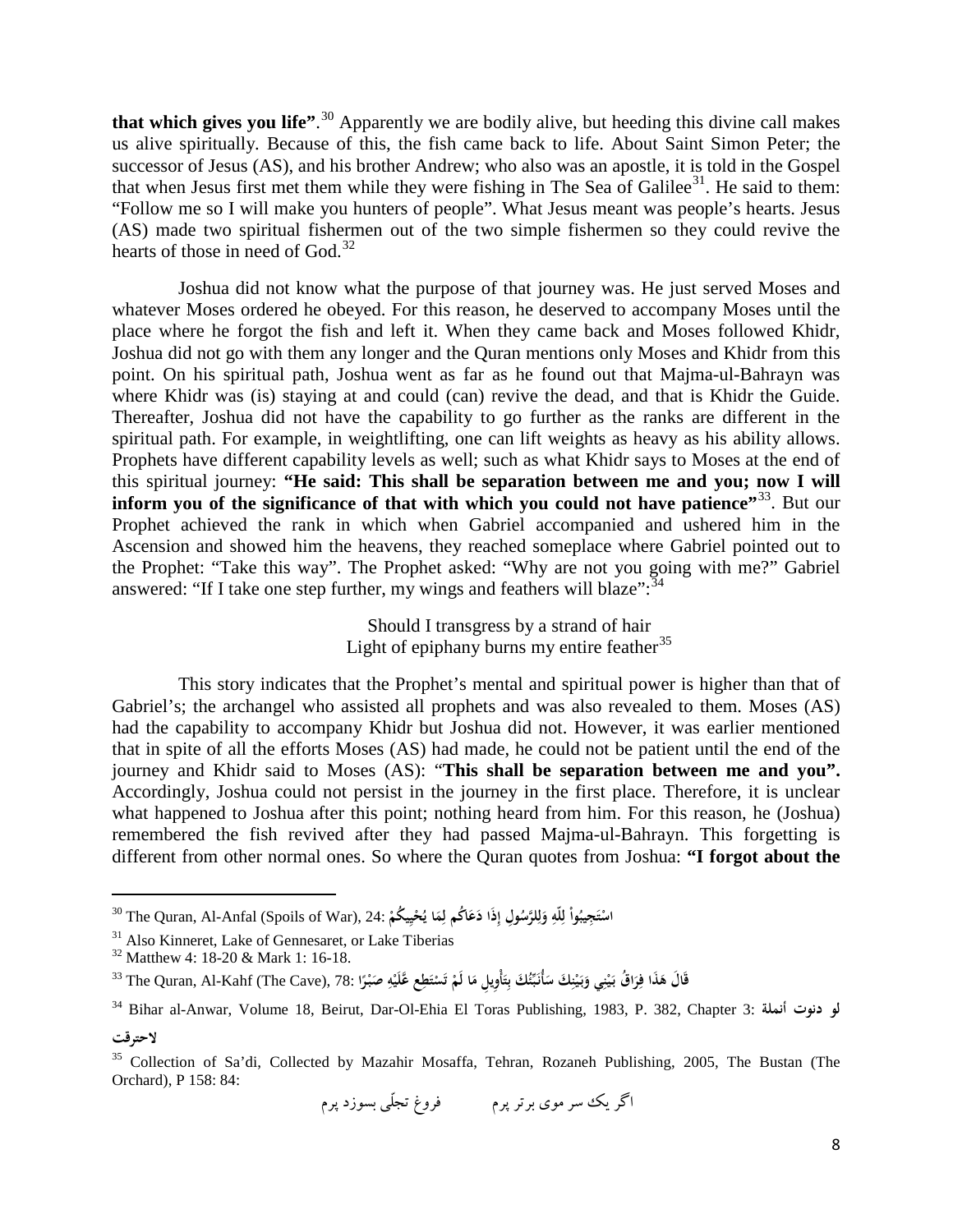fish<sup>7[36](#page-8-0)</sup>, there is a meaning in it. Why did not God tell Moses and Joshua that it was Majma-ul-Bahrayn in order to prevent them from passing it, while it was God who told Moses to go there? Joshua's forgetting was because his capability to accompany Moses (AS) had been until Majmaul-Bahrayn and after that, to walk and cross the worldly and materialistic sea to the sea of spirituality he did not have the capability yet. That was why he forgot about the fish and was not aware of what was happening. So, he took this forgetting for granted. Here, we come to an understanding that none of the Quranic phrases is pointless or aimless.

After Moses and Khidr started their journey, for three times or three stops, the Quran relates all the wrongdoings to men not to God. In the Quran, God states: **"(O men!), whatever benefit comes to you, it is from Allah, and whatever misfortune befalls you, it is from** *your* self<sup>7[37](#page-8-1)</sup>. It is like someone's hand is trembling, the hand trembles, but he does not. His spirit is not happy with this trembling but the hand goes against the will of spirit and continues shaking. The same relation is between a sinful man and God, as He states: **"Surely Allah is not in need of you (your good deed); and He does not like when blasphemy nears His servants"**[38](#page-8-2), just like when the spirit is not happy with the hand trembling. That is why some sages and mystics say that blasphemy is potentially determined by but not pleasing to God. When Khidr wanted to scuttle the boat, he said: "*I decided*". Later, he explained why he had done that damage. He explained: "I did it because I did not want that tyrant to arrest the owners of the ship and commit violence". When he killed the child, the killing was done by Khidr, but he mentioned himself together with God because God wanted to grant those parents a righteous child instead of that child. Here, he said: "*We decided so*". Is it a kind of polytheism to say "*God and I decided so*"? No, it is not. There is an idiomatic phrase in Farsi which literally says: He takes something in with hand and at the same time pushes it out with  $leg^{39}$ . He (God) relates the wrongdoing side to His creature but sends the blessing from His own side. Because of this, this saying so is not polytheism. It is a job-sharing policy managed by God. It is like He orders His servant: "You seemingly do the damage, and then I will fix it":

> You go on stuttering and stammering God Almighty will correct everything<sup>[40](#page-8-4)</sup>

In the end of the journey, when the wall was falling down and they fixed it without expecting anything in return, here Moses protested; Khidr explained later: "There was a treasure under the wall which belonged to two little orphans. God wanted to protect that treasure for them. If the wall had fallen down, the treasure would have been found by people and they would have stolen it". So he said: "*God decided so*". Although, fixing the wall had been done by Khidr and Moses, but Khidr totally negated authority of their own. It was the last level of which Moses did not have the tolerance.

l

همچنين اشكسته بسته گفتنيست حق كند آخر درستش كو غنيست

<span id="page-8-0"></span><sup>36</sup> The Quran, Al-Kahf (The Cave), 63: **نِِّ ي إَ يت ف ِس ُ ُ َوت ن الْح َ**

<span id="page-8-1"></span>مَّا أَصَابَكَ مِنْ حَسَنَةٍ فَمِنَ اللَّهِ وَمَا أَصَابَكَ مِن سَيِّئَةٍ فَمِن نَّفْسِكَ :79. The Quran, An-Nisa (Women), 79 **َ ِ َ**

<span id="page-8-2"></span><sup>&</sup>lt;sup>38</sup> The Quran, Az-Zumar (The Troops), 7: فَإِنَّ اللَّهَ عَنِيٌّ عَنكُمْ وَلَا يَرْضَى لِعِبَادِهِ الْكُفْرَ .<br>~ **ِ ِ ِ**

<span id="page-8-3"></span><sup>&</sup>lt;sup>39</sup> One pretends he does not have anything to do with the subject matter but at the same time he pretends he does.  $40$  The Masnavi-i Ma'navi of Jalal al-Din Muhammad Balkhi (Mevlana), book 4, 344:

<span id="page-8-4"></span>